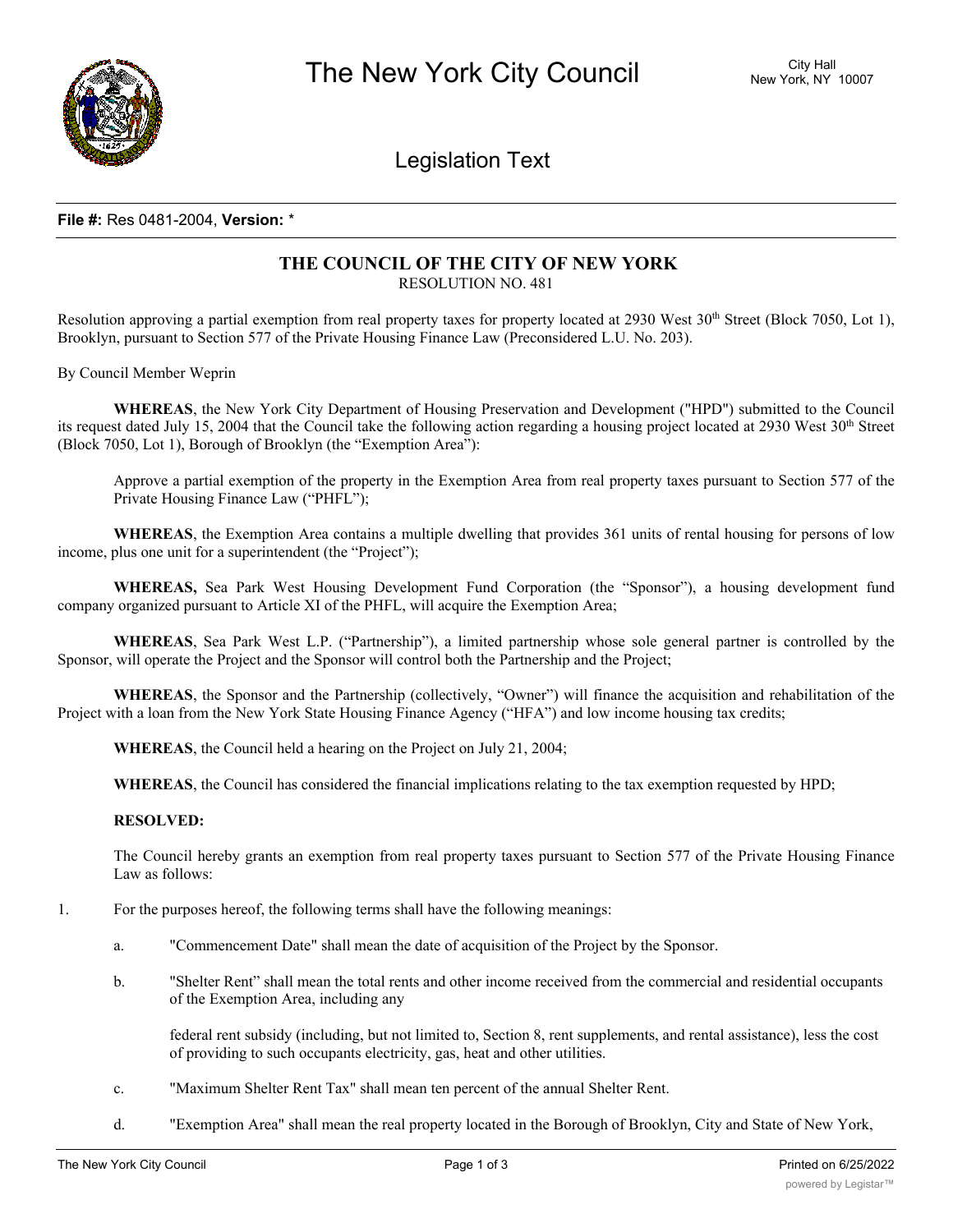## **File #:** Res 0481-2004, **Version:** \*

and identified as Block 7050, Lot 1, on the Tax Map of the City of New York.

- e. "Expiration Date" shall mean the earlier to occur of (i) a date which is forty (40) years from the Commencement Date, (ii) the date upon which the Exemption Area ceases to be owned by the Sponsor or, subject to HPD approval, another housing development fund company, (iii) the date upon which the Partnership or any successor of the Partnership ceases to be controlled by a housing development fund company, (iv) the expiration or termination of the Bond Regulatory Agreement, (v) the expiration or termination of the HDFC Regulatory Agreement, or (vi) the date upon which the Owner fails to comply with the annual reporting requirements specified in Paragraph 4 hereof.
- f. "Actual Rent Roll" shall mean the maximum total income based on the actual rents charged to the occupants of the Exemption Area, and including residential and commercial rents, parking and other income, and any federal rent subsidy (including, but not limited to, Section 8, rent supplements, and rental assistance), that would be received from the Exemption Area if there were no vacancies or collection losses.
- g. "HFA" shall mean the New York State Housing Finance Agency.
- h. "HPD" shall mean the Department of Housing Preservation and Development of the City of New York.
- i. "HUD" shall mean the Department of Housing and Urban Development of the United States of America.
- j. "Partial Tax Payment Commencement Date" shall mean the earlier of (i) the date of the conversion of the HFA mortgage loan from construction to permanent status or (ii) a date which is twenty-four (24) months from the Commencement Date.
- k. "Partnership" shall mean Sea Park West, L.P.
- l. "Bond Regulatory Agreement" shall mean the regulatory agreement for this Project entered into between HFA and the Partnership.
- m. "HDFC Regulatory Agreement" shall mean the regulatory agreement for this Project entered into between HFA and the Sponsor.
- n. "Sponsor" shall mean Sea Park West Housing Development Fund Corporation.
- o. "Tax Credit Rent Roll" shall mean \$91,461, plus the maximum income that would be generated by the Exemption Area if there were no vacancies or collection losses in the residential rental units in the Exemption Area and the rent for each residential rental unit were set at the maximum level permissible for respective unit and family sizes under the federal low income housing tax credit program established pursuant to Section 42 of the Internal Revenue Code of 1986, as amended, or any successor statute. The Tax Credit Rent Roll shall be calculated annually by HPD, based on the New York primary metropolitan statistical area median income published by HUD, as the same may be adjusted from time to time, less the applicable Utility Allowance.
- p. "Utility Allowance" shall mean an amount equal to the estimate made or approved by a public housing agency or HUD (under applicable sections of the regulations contained at 24 Code of Federal Regulations Parts 880, 881, 882, 883, 884, 885 and 886) of the monthly costs of a reasonable consumption of such utilities (except telephones) and other services for the dwelling unit by an energy-conservative household of modest circumstances, consistent with the requirements of a safe, sanitary and healthful living environment.
- 2. All of the value of the property in the Exemption Area, including both the land and any improvements, shall be exempt from real property taxes, other than assessments for local improvements, for a period commencing upon the Commencement Date and terminating upon the Expiration Date.
- 3. Commencing upon the Partial Tax Payment Commencement Date, and during each year thereafter until the Expiration Date, the Owner shall make real estate tax payments in the sum of 65% of the amount by which the Actual Rent Roll exceeds the Tax Credit Rent Roll. Notwithstanding the foregoing, the total annual real estate tax payment by the Owner shall not at any time exceed the lesser of (i) the amount of real estate taxes that would otherwise be due and payable in the absence of any form of tax exemption or abatement provided by an existing or future local, state, or federal law, rule, or regulation, or (ii)